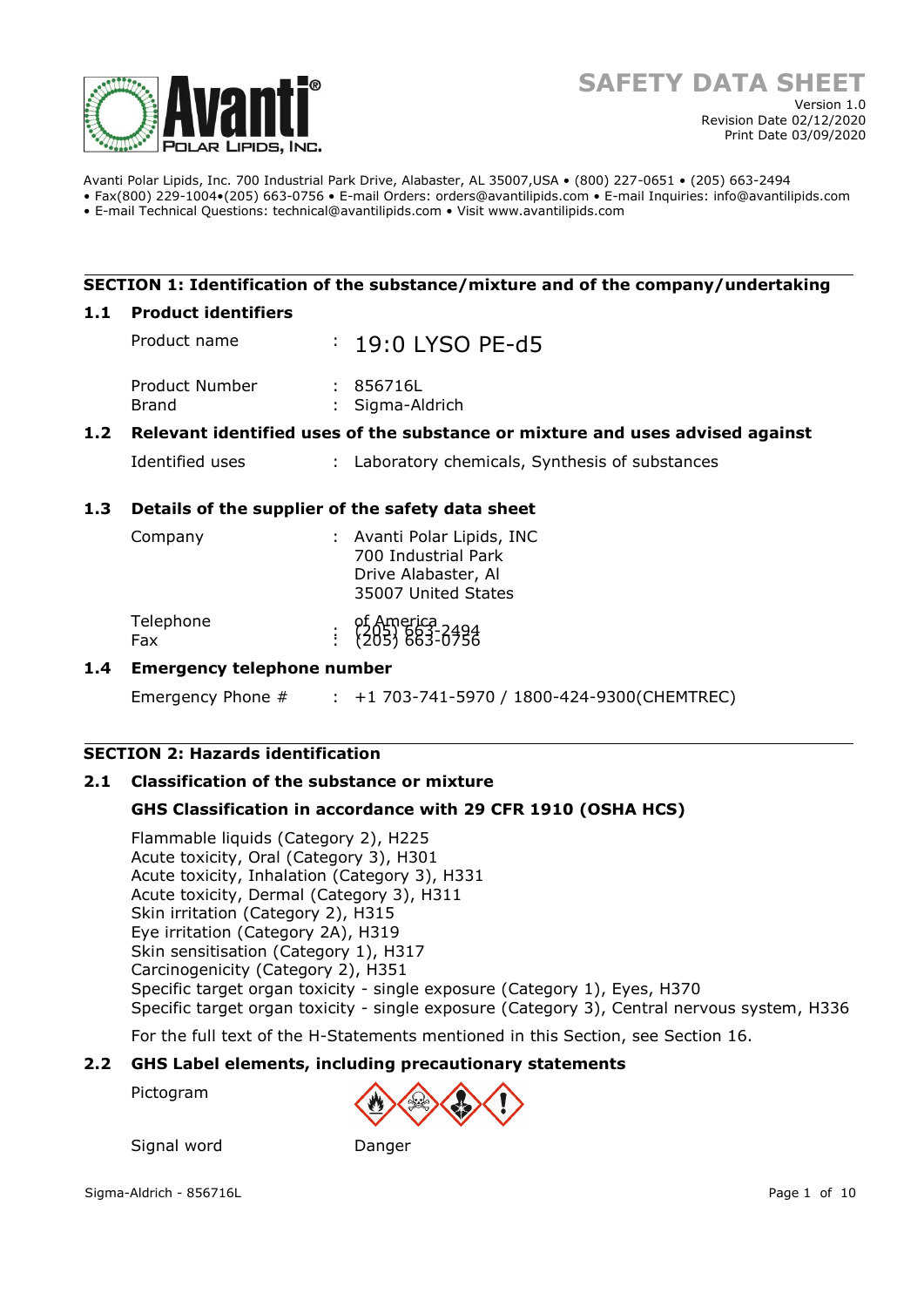| Hazard statement(s)                      |                                                                                                                  |
|------------------------------------------|------------------------------------------------------------------------------------------------------------------|
| H <sub>225</sub><br>$H301 + H311 + H331$ | Highly flammable liquid and vapour.<br>Toxic if swallowed, in contact with skin or if inhaled.                   |
| H315                                     | Causes skin irritation.                                                                                          |
| H317                                     | May cause an allergic skin reaction.                                                                             |
| H319                                     | Causes serious eye irritation.                                                                                   |
| H336                                     | May cause drowsiness or dizziness.                                                                               |
| H351                                     | Suspected of causing cancer.                                                                                     |
| H370                                     | Causes damage to organs (Eyes).                                                                                  |
| Precautionary statement(s)               |                                                                                                                  |
| P201                                     | Obtain special instructions before use.                                                                          |
| P202                                     | Do not handle until all safety precautions have been read and<br>understood.                                     |
| P210                                     | Keep away from heat/sparks/open flames/hot surfaces. No                                                          |
|                                          | smoking.                                                                                                         |
| P233                                     | Keep container tightly closed.                                                                                   |
| P240                                     | Ground/bond container and receiving equipment.                                                                   |
| P241                                     | Use explosion-proof electrical/ ventilating/ lighting equipment.                                                 |
| P242                                     | Use only non-sparking tools.                                                                                     |
| P243                                     | Take precautionary measures against static discharge.                                                            |
| P260                                     | Do not breathe dust/ fume/ gas/ mist/ vapours/ spray.                                                            |
| P264<br>P270                             | Wash skin thoroughly after handling.<br>Do not eat, drink or smoke when using this product.                      |
| P271                                     | Use only outdoors or in a well-ventilated area.                                                                  |
| P272                                     | Contaminated work clothing must not be allowed out of the                                                        |
|                                          | workplace.                                                                                                       |
| P280                                     | Wear protective gloves/ protective clothing/ eye protection/ face<br>protection.                                 |
| $P301 + P310 + P330$                     | IF SWALLOWED: Immediately call a POISON CENTER/doctor.                                                           |
|                                          | Rinse mouth.                                                                                                     |
| $P303 + P361 + P353$                     | IF ON SKIN (or hair): Take off immediately all contaminated                                                      |
|                                          | clothing. Rinse skin with water/shower.                                                                          |
| $P304 + P340 + P311$                     | IF INHALED: Remove person to fresh air and keep comfortable                                                      |
|                                          | for breathing. Call a POISON CENTER/doctor.                                                                      |
| $P305 + P351 + P338$                     | IF IN EYES: Rinse cautiously with water for several minutes.                                                     |
|                                          | Remove contact lenses, if present and easy to do. Continue<br>rinsing.                                           |
| $P307 + P311$                            | IF exposed: Call a POISON CENTER or doctor/ physician.                                                           |
| $P333 + P313$                            | If skin irritation or rash occurs: Get medical advice/ attention.                                                |
| $P337 + P313$                            | If eye irritation persists: Get medical advice/ attention.                                                       |
| P362                                     | Take off contaminated clothing and wash before reuse.                                                            |
| $P370 + P378$                            | In case of fire: Use dry sand, dry chemical or alcohol-resistant                                                 |
| $P403 + P233$                            | foam to extinguish.                                                                                              |
| $P403 + P235$                            | Store in a well-ventilated place. Keep container tightly closed.<br>Store in a well-ventilated place. Keep cool. |
| P405                                     | Store locked up.                                                                                                 |
| P501                                     | Dispose of contents/ container to an approved waste disposal                                                     |
|                                          | plant.                                                                                                           |

## **2.3 Hazards not otherwise classified (HNOC) or not covered by GHS** - none

# **SECTION 3: Composition/information on ingredients**

## **3.2 Mixtures**

| ---------<br>ponent | - -<br>$- - - - - -$<br>ulcation.<br>JI GOO!! | ----------<br>+ at IV.<br>and the contract of the contract of |
|---------------------|-----------------------------------------------|---------------------------------------------------------------|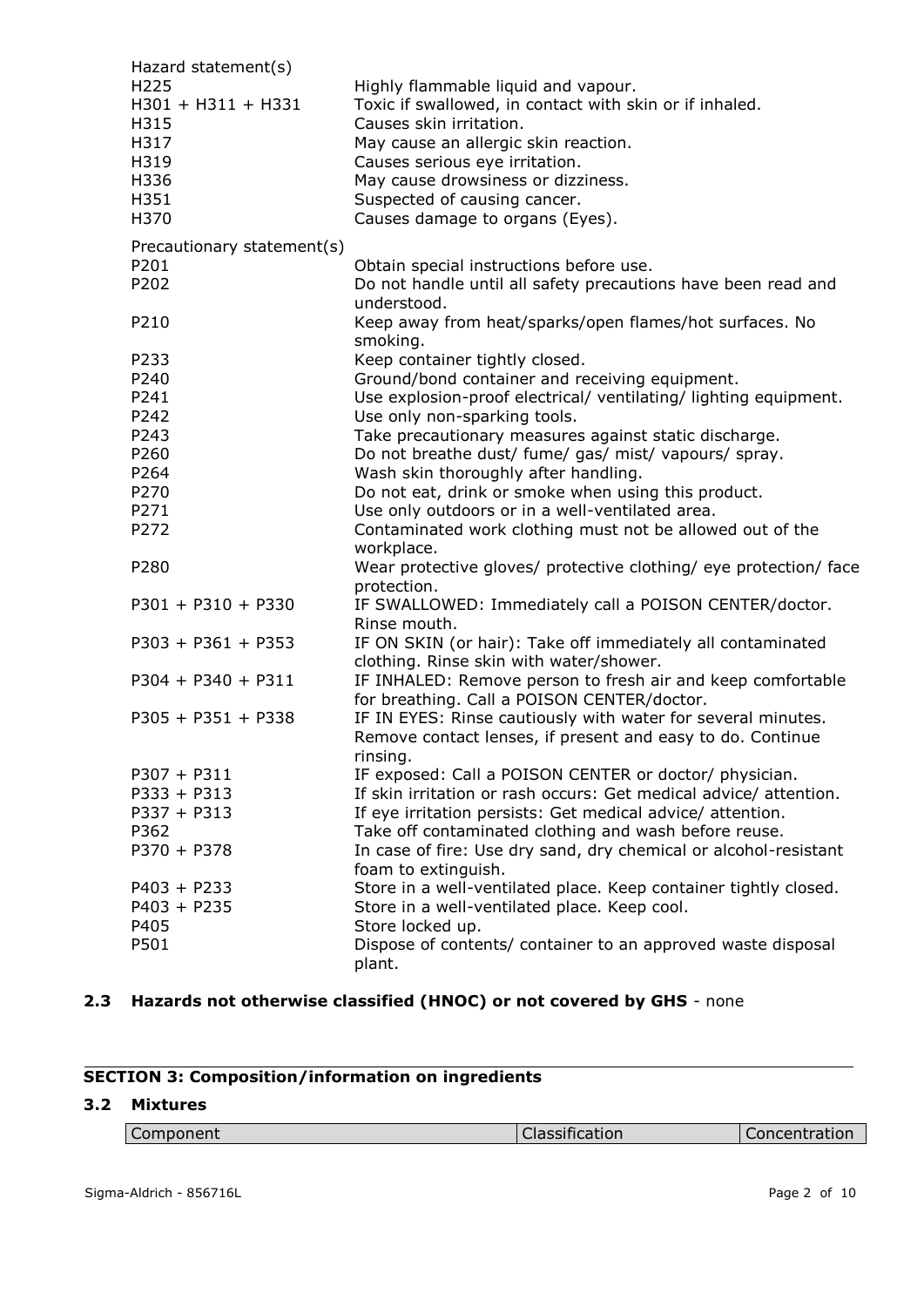| <b>Methylene chloride</b>                                     |                                                                                              |                                                                                                                                                 |                        |  |  |
|---------------------------------------------------------------|----------------------------------------------------------------------------------------------|-------------------------------------------------------------------------------------------------------------------------------------------------|------------------------|--|--|
| CAS-No.<br>EC-No.<br>Index-No.                                | $75-09-2$<br>200-838-9<br>$602 - 004 - 00 - 3$                                               | Skin Irrit. 2; Eye Irrit. 2A; $ >= 30 - 50$<br>Carc. 2; STOT SE 3; H315,<br>H319, H351, H336<br>Concentration limits:<br>20 %: STOT SE 3, H336; | $\%$                   |  |  |
| Methanol                                                      |                                                                                              |                                                                                                                                                 |                        |  |  |
| CAS-No.<br>EC-No.<br>Index-No.<br>Registration<br>number      | $67 - 56 - 1$<br>$200 - 659 - 6$<br>$603 - 001 - 00 - X$<br>01-2119433307-44-<br><b>XXXX</b> | Flam. Liq. 2; Acute Tox. 3;<br>STOT SE 1; H225, H301,<br>H331, H311, H370                                                                       | $>= 30 - 50$<br>$\%$   |  |  |
| 1-nonadecanoyl-2-hydroxy-sn-glycero(d5)-3-phosphoethanolamine |                                                                                              |                                                                                                                                                 |                        |  |  |
| CAS-No.                                                       | 2342575-09-9                                                                                 | Eye Irrit. 2A; Skin Sens.<br>1; Aquatic Acute 1;<br>Aquatic Chronic 1; H319,<br>H317, H400, H410                                                | $>= 0.1 - < 1$<br>$\%$ |  |  |

For the full text of the H-Statements mentioned in this Section, see Section 16.

## **SECTION 4: First aid measures**

#### **4.1 Description of first aid measures**

#### **General advice**

Consult a physician. Show this safety data sheet to the doctor in attendance.

#### **If inhaled**

If breathed in, move person into fresh air. If not breathing, give artificial respiration. Consult a physician.

#### **In case of skin contact**

Wash off with soap and plenty of water. Take victim immediately to hospital. Consult a physician.

#### **In case of eye contact**

Rinse thoroughly with plenty of water for at least 15 minutes and consult a physician.

#### **If swallowed**

Do NOT induce vomiting. Never give anything by mouth to an unconscious person. Rinse mouth with water. Consult a physician.

#### **4.2 Most important symptoms and effects, both acute and delayed**

The most important known symptoms and effects are described in the labelling (see section 2.2) and/or in section 11

#### **4.3 Indication of any immediate medical attention and special treatment needed** No data available

## **SECTION 5: Firefighting measures**

#### **5.1 Extinguishing media**

#### **Suitable extinguishing media** Dry powder Dry sand

**Unsuitable extinguishing media** Do NOT use water jet.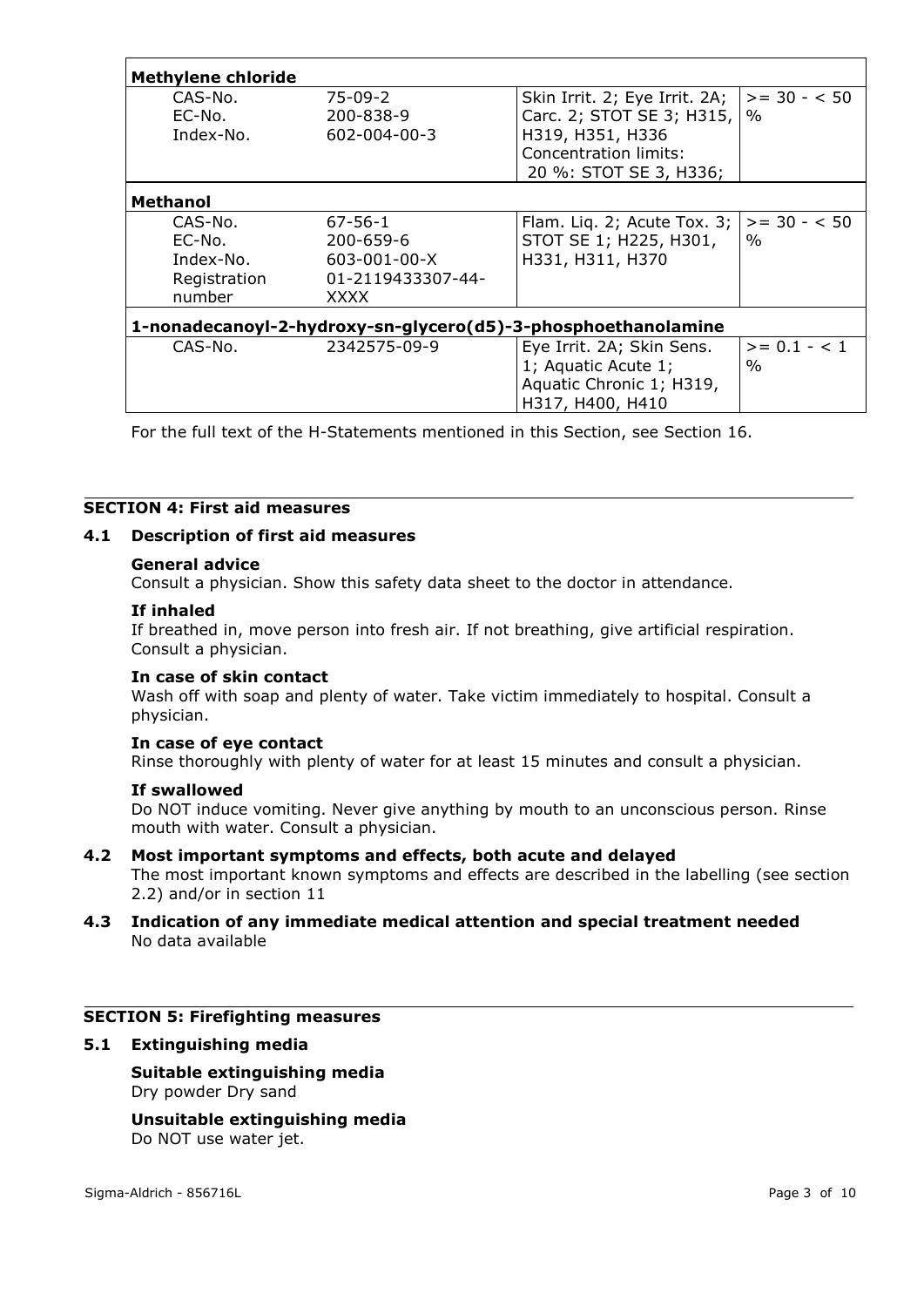- **5.2 Special hazards arising from the substance or mixture** Carbon oxides, Hydrogen chloride gas
- **5.3 Advice for firefighters** Wear self-contained breathing apparatus for firefighting if necessary.
- **5.4 Further information** Use water spray to cool unopened containers.

## **SECTION 6: Accidental release measures**

**6.1 Personal precautions, protective equipment and emergency procedures** Wear respiratory protection. Avoid breathing vapours, mist or gas. Ensure adequate ventilation. Remove all sources of ignition. Evacuate personnel to safe areas. Beware of vapours accumulating to form explosive concentrations. Vapours can accumulate in low areas.

For personal protection see section 8.

- **6.2 Environmental precautions** Prevent further leakage or spillage if safe to do so. Do not let product enter drains.
- **6.3 Methods and materials for containment and cleaning up** Contain spillage, and then collect with non-combustible absorbent material, (e.g. sand, earth, diatomaceous earth, vermiculite) and place in container for disposal according to local / national regulations (see section 13).
- **6.4 Reference to other sections** For disposal see section 13.

## **SECTION 7: Handling and storage**

#### **7.1 Precautions for safe handling**

Avoid contact with skin and eyes. Avoid inhalation of vapour or mist. Use explosion-proof equipment.Keep away from sources of ignition - No smoking.Take measures to prevent the build up of electrostatic charge. For precautions see section 2.2.

#### **7.2 Conditions for safe storage, including any incompatibilities**

Keep container tightly closed in a dry and well-ventilated place. Containers which are opened must be carefully resealed and kept upright to prevent leakage.

Recommended storage temperature -20 °C Storage class (TRGS 510): 3: Flammable liquids

#### **7.3 Specific end use(s)**

Apart from the uses mentioned in section 1.2 no other specific uses are stipulated

#### **SECTION 8: Exposure controls/personal protection**

#### **8.1 Control parameters**

### **Components with workplace control parameters**

| Component             | CAS-No.   | Value                                                      | Control<br>parameters | <b>Basis</b>                               |
|-----------------------|-----------|------------------------------------------------------------|-----------------------|--------------------------------------------|
| Methylene<br>chloride | $75-09-2$ | TWA                                                        | 50 ppm                | USA. ACGIH Threshold Limit<br>Values (TLV) |
|                       | Remarks   | Central Nervous System impairment<br>Carboxyhemoglobinemia |                       |                                            |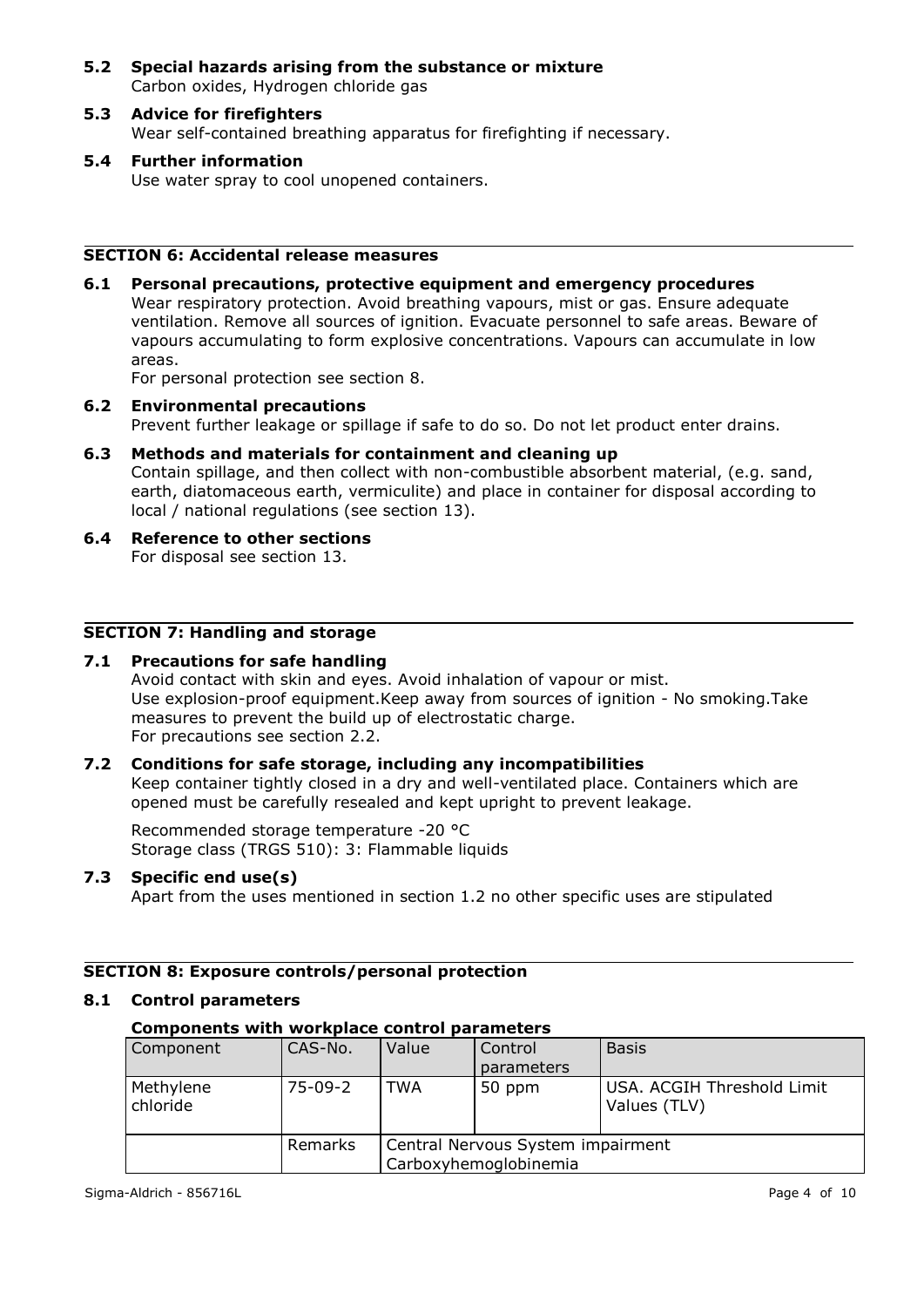|          |               | humans<br>1910.1052<br>See Appendix A<br><b>PEL</b><br>1910.1052                                                                                                                                                                                                                                                                                                                                                                                                                                                                                                                                                        | or Indices (see BEI® section)<br>Potential Occupational Carcinogen<br>25 ppm | Substances for which there is a Biological Exposure Index<br>Confirmed animal carcinogen with unknown relevance to<br>Substance listed; for more information see OSHA document<br><b>OSHA Specifically Regulated</b><br>Chemicals/Carcinogens |  |
|----------|---------------|-------------------------------------------------------------------------------------------------------------------------------------------------------------------------------------------------------------------------------------------------------------------------------------------------------------------------------------------------------------------------------------------------------------------------------------------------------------------------------------------------------------------------------------------------------------------------------------------------------------------------|------------------------------------------------------------------------------|-----------------------------------------------------------------------------------------------------------------------------------------------------------------------------------------------------------------------------------------------|--|
|          |               | This section applies to all occupational exposures to<br>methylene chloride (MC), Chemical Abstracts Service<br>Registry Number 75-09-2, in general industry, construction<br>and shipyard employment.<br>Methylene chloride (MC) means an organic compound with<br>chemical formula, CH2Cl2. Its Chemical Abstracts Service<br>Registry Number is 75-09-2. Its molecular weight is 84.9<br>g/mole<br>OSHA specifically regulated carcinogen                                                                                                                                                                            |                                                                              |                                                                                                                                                                                                                                               |  |
|          |               | <b>STEL</b>                                                                                                                                                                                                                                                                                                                                                                                                                                                                                                                                                                                                             | $125$ ppm                                                                    | <b>OSHA Specifically Regulated</b><br>Chemicals/Carcinogens                                                                                                                                                                                   |  |
|          |               | 1910.1052<br>This section applies to all occupational exposures to<br>methylene chloride (MC), Chemical Abstracts Service<br>Registry Number 75-09-2, in general industry, construction<br>and shipyard employment.<br>Methylene chloride (MC) means an organic compound with<br>chemical formula, CH2Cl2. Its Chemical Abstracts Service<br>Registry Number is 75-09-2. Its molecular weight is 84.9<br>g/mole<br>OSHA specifically regulated carcinogen<br>See Table Z-2<br><b>STEL</b><br>California permissible exposure<br>$125$ ppm<br>limits for chemical<br>435 mg/m3<br>contaminants (Title 8, Article<br>107) |                                                                              |                                                                                                                                                                                                                                               |  |
|          |               | see section 5202                                                                                                                                                                                                                                                                                                                                                                                                                                                                                                                                                                                                        |                                                                              |                                                                                                                                                                                                                                               |  |
|          |               | PEL                                                                                                                                                                                                                                                                                                                                                                                                                                                                                                                                                                                                                     | 25 ppm<br>87 mg/m3                                                           | California permissible exposure<br>limits for chemical<br>contaminants (Title 8, Article<br>107)                                                                                                                                              |  |
|          |               | see section 5202                                                                                                                                                                                                                                                                                                                                                                                                                                                                                                                                                                                                        |                                                                              |                                                                                                                                                                                                                                               |  |
| Methanol | $67 - 56 - 1$ | <b>TWA</b>                                                                                                                                                                                                                                                                                                                                                                                                                                                                                                                                                                                                              | $200$ ppm                                                                    | USA. ACGIH Threshold Limit<br>Values (TLV)                                                                                                                                                                                                    |  |
|          |               | Headache<br>Nausea<br><b>Dizziness</b><br>Eye damage<br><b>STEL</b>                                                                                                                                                                                                                                                                                                                                                                                                                                                                                                                                                     | or Indices (see BEI® section)<br>Danger of cutaneous absorption<br>$250$ ppm | Substances for which there is a Biological Exposure Index<br>USA. ACGIH Threshold Limit                                                                                                                                                       |  |
|          |               | Headache                                                                                                                                                                                                                                                                                                                                                                                                                                                                                                                                                                                                                |                                                                              | Values (TLV)                                                                                                                                                                                                                                  |  |
|          |               | Nausea                                                                                                                                                                                                                                                                                                                                                                                                                                                                                                                                                                                                                  |                                                                              |                                                                                                                                                                                                                                               |  |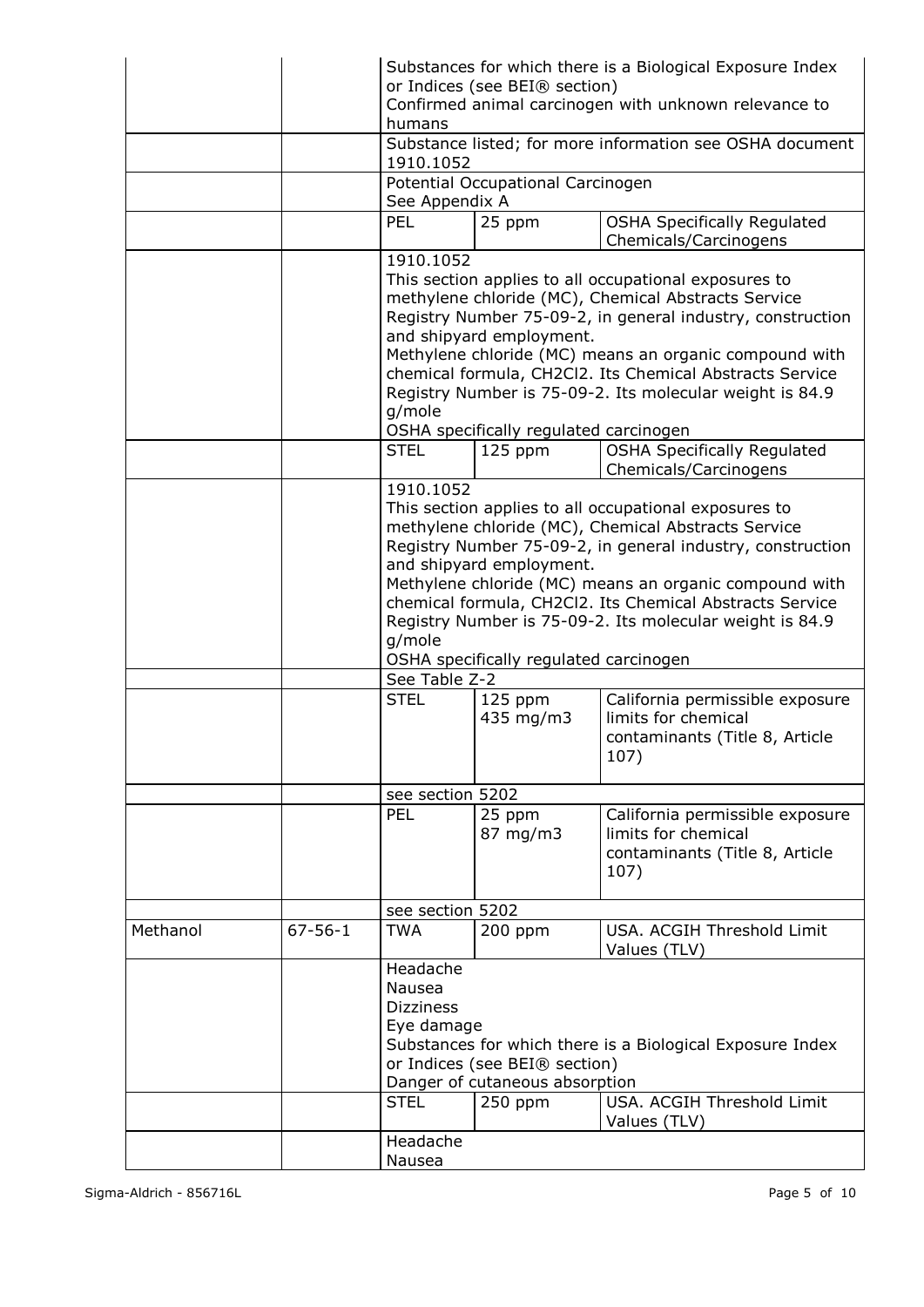| <b>Dizziness</b><br>Eye damage<br>Substances for which there is a Biological Exposure Index<br>or Indices (see BEI® section)<br>Danger of cutaneous absorption |                                    |                                                                                                  |  |
|----------------------------------------------------------------------------------------------------------------------------------------------------------------|------------------------------------|--------------------------------------------------------------------------------------------------|--|
| <b>TWA</b>                                                                                                                                                     | $200$ ppm<br>260 mg/m3             | USA, NIOSH Recommended<br><b>Exposure Limits</b>                                                 |  |
|                                                                                                                                                                | Potential for dermal absorption    |                                                                                                  |  |
| <b>ST</b>                                                                                                                                                      | $250$ ppm<br>325 mg/m3             | USA. NIOSH Recommended<br><b>Exposure Limits</b>                                                 |  |
|                                                                                                                                                                | Potential for dermal absorption    |                                                                                                  |  |
| <b>TWA</b>                                                                                                                                                     | $200$ ppm<br>260 mg/m3             | USA. Occupational Exposure<br>Limits (OSHA) - Table Z-1<br>Limits for Air Contaminants           |  |
|                                                                                                                                                                | The value in mg/m3 is approximate. |                                                                                                  |  |
| C                                                                                                                                                              | 1,000 ppm                          | California permissible exposure<br>limits for chemical<br>contaminants (Title 8, Article<br>107) |  |
| Skin                                                                                                                                                           |                                    |                                                                                                  |  |
| PEL                                                                                                                                                            | $200$ ppm<br>260 mg/m3             | California permissible exposure<br>limits for chemical<br>contaminants (Title 8, Article<br>107) |  |
| <b>Skin</b>                                                                                                                                                    |                                    |                                                                                                  |  |
| <b>STEL</b>                                                                                                                                                    | 250 ppm<br>325 mg/m3               | California permissible exposure<br>limits for chemical<br>contaminants (Title 8, Article<br>107) |  |
| Skin                                                                                                                                                           |                                    |                                                                                                  |  |

#### **Biological occupational exposure limits**

| Component             | CAS-No.       | Parameters                              | Value     | Biological<br>specimen                                   | <b>Basis</b>                                                     |
|-----------------------|---------------|-----------------------------------------|-----------|----------------------------------------------------------|------------------------------------------------------------------|
| Methylene<br>chloride | $75-09-2$     | Dichloromet $ 0.3 \text{ mg}/1$<br>hane |           | Urine                                                    | ACGIH -<br><b>Biological</b><br>Exposure Indices<br>(BEI)        |
|                       | Remarks       |                                         |           | End of shift (As soon as possible after exposure ceases) |                                                                  |
| Methanol              | $67 - 56 - 1$ | Methanol                                | $15$ mg/l | Urine                                                    | ACGIH -<br><b>Biological</b><br><b>Exposure Indices</b><br>'BEI) |
|                       |               |                                         |           | End of shift (As soon as possible after exposure ceases) |                                                                  |

## **8.2 Exposure controls**

## **Appropriate engineering controls**

Avoid contact with skin, eyes and clothing. Wash hands before breaks and immediately after handling the product.

#### **Personal protective equipment**

#### **Eye/face protection**

Face shield and safety glasses Use equipment for eye protection tested and approved under appropriate government standards such as NIOSH (US) or EN 166(EU).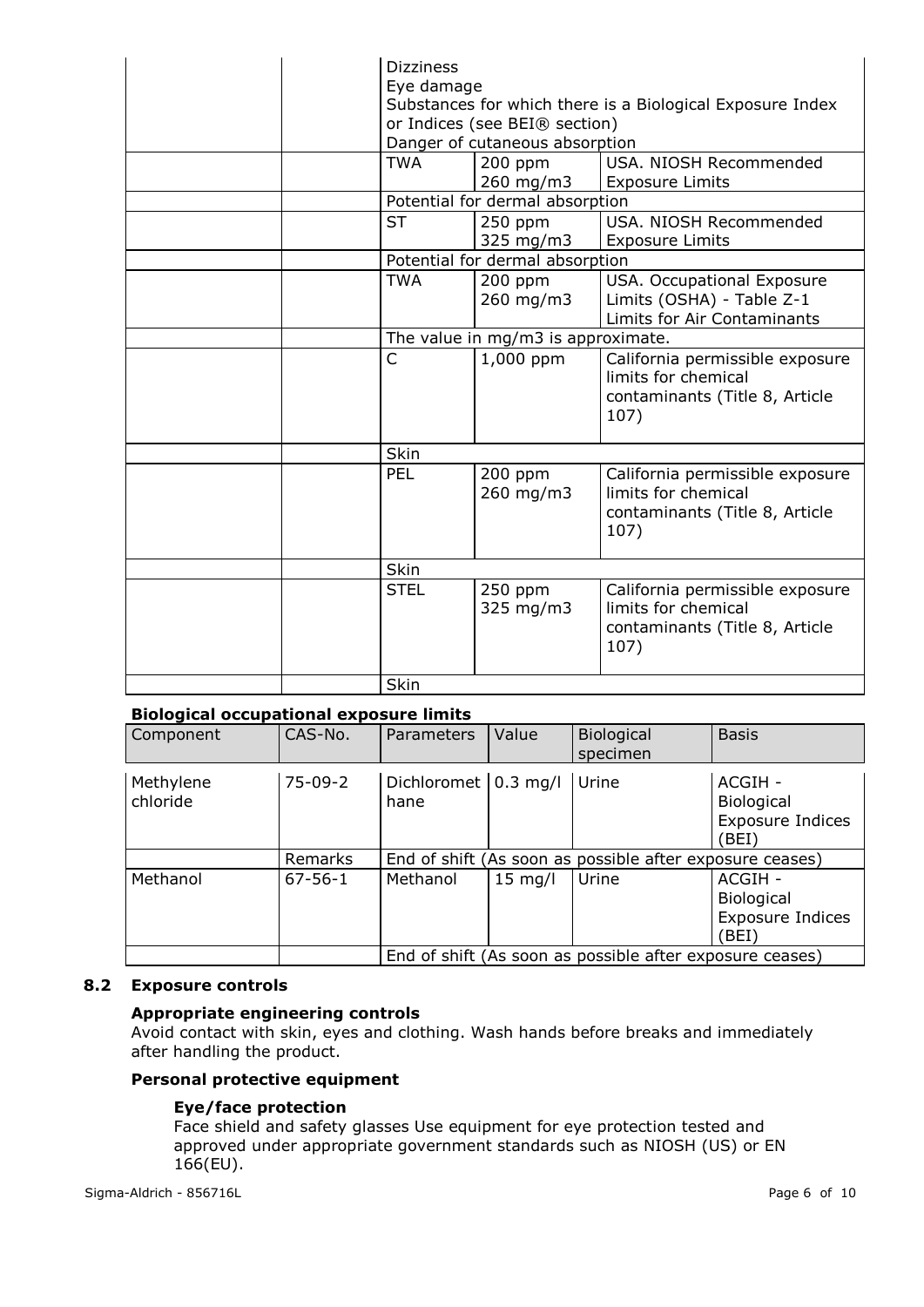#### **Skin protection**

Handle with gloves. Gloves must be inspected prior to use. Use proper glove removal technique (without touching glove's outer surface) to avoid skin contact with this product. Dispose of contaminated gloves after use in accordance with applicable laws and good laboratory practices. Wash and dry hands.

#### **Body Protection**

Complete suit protecting against chemicals, Flame retardant antistatic protective clothing., The type of protective equipment must be selected according to the concentration and amount of the dangerous substance at the specific workplace.

#### **Respiratory protection**

Where risk assessment shows air-purifying respirators are appropriate use a fullface respirator with multi-purpose combination (US) or type ABEK (EN 14387) respirator cartridges as a backup to engineering controls. If the respirator is the sole means of protection, use a full-face supplied air respirator. Use respirators and components tested and approved under appropriate government standards such as NIOSH (US) or CEN (EU).

#### **Control of environmental exposure**

Prevent further leakage or spillage if safe to do so. Do not let product enter drains.

## **SECTION 9: Physical and chemical properties**

#### **9.1 Information on basic physical and chemical properties**

| a)        | Appearance                                         | Form: liquid        |
|-----------|----------------------------------------------------|---------------------|
| b)        | Odour                                              | No data available   |
| c)        | <b>Odour Threshold</b>                             | No data available   |
| d)        | pH                                                 | No data available   |
| e)        | Melting<br>point/freezing point                    | No data available   |
| f)        | Initial boiling point<br>and boiling range         | No data available   |
| g)        | Flash point                                        | ()No data available |
| h)        | Evaporation rate                                   | No data available   |
| i)        | Flammability (solid,<br>gas)                       | No data available   |
| j)        | Upper/lower<br>flammability or<br>explosive limits | No data available   |
| k)        | Vapour pressure                                    | No data available   |
| $\vert$ ) | Vapour density                                     | No data available   |
| m)        | Relative density                                   | No data available   |
| n)        | Water solubility                                   | No data available   |
| o)        | Partition coefficient:<br>n-octanol/water          | No data available   |
| p)        | Auto-ignition<br>temperature                       | No data available   |
| q)        | Decomposition<br>temperature                       | No data available   |
| r)        | Viscosity                                          | No data available   |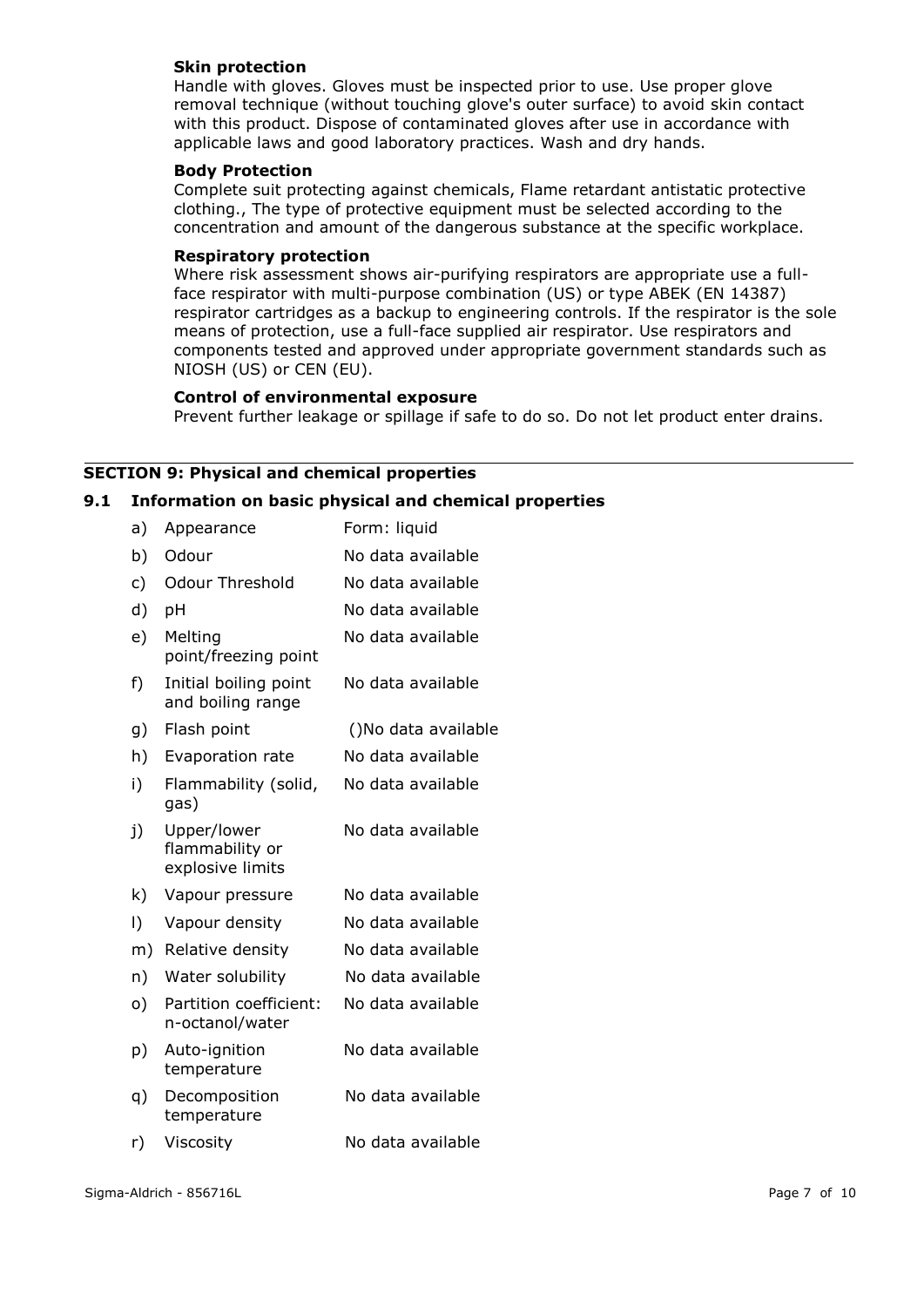- s) Explosive properties No data available
- t) Oxidizing properties No data available
- **9.2 Other safety information** No data available

#### **SECTION 10: Stability and reactivity**

#### **10.1 Reactivity** No data available

- **10.2 Chemical stability** Stable under recommended storage conditions.
- **10.3 Possibility of hazardous reactions** No data available
- **10.4 Conditions to avoid** Heat, flames and sparks.
- **10.5 Incompatible materials** Strong oxidizing agents
- **10.6 Hazardous decomposition products** Hazardous decomposition products formed under fire conditions. - Carbon oxides, Hydrogen chloride gas In the event of fire: see section 5

#### **SECTION 11: Toxicological information**

#### **11.1 Information on toxicological effects**

**Acute toxicity** No data available

**Skin corrosion/irritation** No data available

**Serious eye damage/eye irritation** No data available

**Respiratory or skin sensitisation** No data available

**Germ cell mutagenicity** No data available

#### **Carcinogenicity**

- IARC: 2A Group 2A: Probably carcinogenic to humans (Methylene chloride)
- NTP: No component of this product present at levels greater than or equal to 0.1% is identified as a known or anticipated carcinogen by NTP.
- OSHA: No component of this product present at levels greater than or equal to 0.1% is on OSHA's list of regulated carcinogens.

#### **Reproductive toxicity**

No data available

**Specific target organ toxicity - single exposure** No data available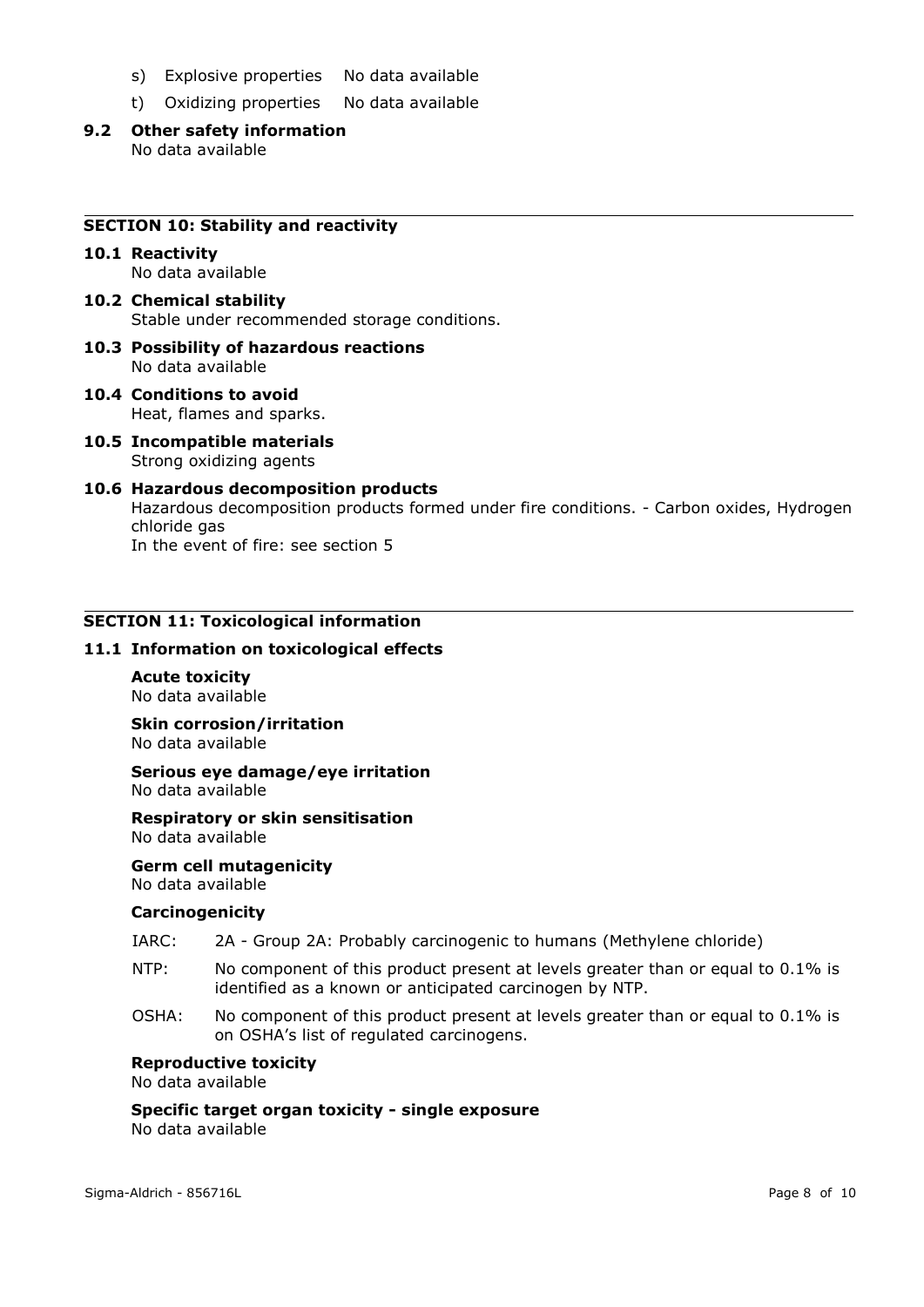#### **Specific target organ toxicity - repeated exposure** No data available

# **Aspiration hazard**

No data available

# **Additional Information**

RTECS: Not available

To the best of our knowledge, the chemical, physical, and toxicological properties have not been thoroughly investigated.

## **SECTION 12: Ecological information**

#### **12.1 Toxicity**

No data available

- **12.2 Persistence and degradability** No data available
- **12.3 Bioaccumulative potential** No data available
- **12.4 Mobility in soil** No data available
- **12.5 Results of PBT and vPvB assessment** PBT/vPvB assessment not available as chemical safety assessment not required/not conducted
- **12.6 Other adverse effects** No data available

#### **SECTION 13: Disposal considerations**

#### **13.1 Waste treatment methods**

#### **Product**

Offer surplus and non-recyclable solutions to a licensed disposal company. Burn in a chemical incinerator equipped with an afterburner and scrubber but exert extra care in igniting as this material is highly flammable.

#### **Contaminated packaging**

Dispose of as unused product.

## **SECTION 14: Transport information**

#### **DOT (US)**

UN number: 1992 Class: 3 (6.1) Packing group: II Proper shipping name: Flammable liquids, toxic, n.o.s. (Dichloromethane, Methanol) Reportable Quantity (RQ): 2002 lbs Poison Inhalation Hazard: No

#### **IMDG**

UN number: 1992 Class: 3 (6.1) Packing group: II EMS-No: F-E, S-D Proper shipping name: FLAMMABLE LIQUID, TOXIC, N.O.S. (Dichloromethane, Methanol)

## **IATA**

Sigma-Aldrich - 856716L Page 9 of 10